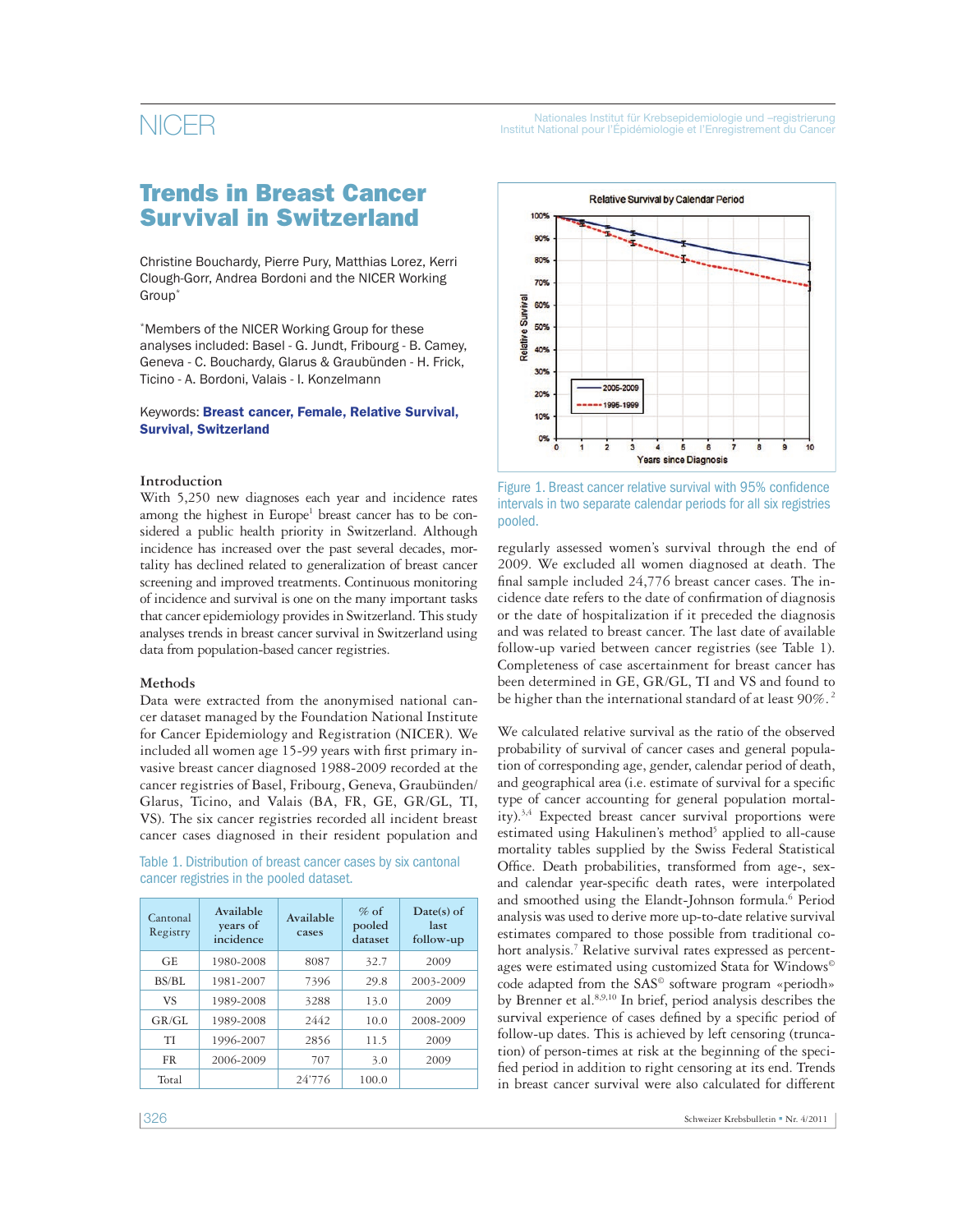# NICE

age groups. All 95% confidence intervals (CI) were estimated based on Greenwood's formula.<sup>11</sup>

#### **Results**

Table 1 presents the years of inclusion, the number of breast cancer cases, and the date of last follow-up by all six cancer registries. Breast cancer relative survival in Switzerland improved between 1995-1999 and 2005-2009 (Table 2, Figure 1). The greatest improvement in relative survival (nearly  $10\%$ ) was observed for five or more years of breast cancer survival. Figure 2 displays trends in one-, five- and ten-year breast cancer relative survival 1988-2008 based on the seven successive three-year periods. Increase of short-term survival  $(\leq)$  one-year after breast cancer diagnosis) was low  $\langle$ <5%). However, fiveand ten-year breast cancer relative survival increased since 1991 but levelled off over the 2003-2005 and 2006-2008 periods. Figure 3 shows age-specific breast cancer relative survival for women 2005-2009. Below age 75 years, differences in relative survival were small (overlapping 95% CIs). However, women age 75 years and older had demonstrably poorer relative survival than younger women.

#### **Discussion**

As observed in other developed countries,  $12,13$  this population-based study on trends in breast cancer survival in Switzerland shows important improvements over the last decades. The increase in survival was particularly high for medium (5-year) and long term (10-year) survival. This study also shows that survival among older women with breast cancer is much lower than in younger women.

The overall observed increase in survival may be attributed to both wider availability of up-to-date effective treatments and earlier diagnosis. A previous study in Ticino showed the consequences of widespread secondary prevention in Switzerland (i.e. mammography both in organized and opportunistic screening settings) were twofold: earlier stage diagnosis thus resulting in a better control



Figure 2. Trends in breast cancer relative survival rates with 95% confidence intervals from 1988 to 2008 in successive three-year intervals for all six registries pooled.

of the disease.14 Another important contributor to gains in survival has been linked to progress in loco-regional control by both surgery and radiotherapy as well as use of more effective adjuvant systemic therapy.<sup>15</sup> In particular, increased access to high quality of care with widespread implementation of multidisciplinary case discussion and tumour boards in Switzerland may also have had an impact on these increased survival outcomes.<sup>15</sup>

Nonetheless and importantly, improvements in breast cancer survival in this study were age-specific. The lower survival rates among older women with breast cancer (age ≥75 years) seen in Switzerland have also been described in other European countries.16 This reduced survival has been linked to suboptimal treatment in older breast cancer patients.<sup>17</sup> The reasons underlying under-treatment of older women with breast cancer are notably: high prevalence of co-morbidities, lowered life expectancy, less aggressive tumours, lack of clinical trial evidence on treatment efficacy in older patients , and increased adverse effects of treatment. How-

Table 2: Trend in breast cancer relative survival by time since diagnosis and calendar period of follow-up, adults (age 15-99 years) diagnosed 1980-2008 with follow-up through 2009. Cases from all six registries pooled.

| Calendar period         |                                    |                              |            |                                    |                             |            |  |  |  |
|-------------------------|------------------------------------|------------------------------|------------|------------------------------------|-----------------------------|------------|--|--|--|
|                         | $1995 - 1999$<br>Total cases: 6048 |                              |            | $2005 - 2009$<br>Total cases: 6090 |                             |            |  |  |  |
| Year since<br>Diagnosis | <b>Deaths</b>                      | Relative<br>survival $(\% )$ | 95% CI     | Deaths                             | Relative<br>survival $(\%)$ | 95% CI     |  |  |  |
|                         | 279                                | 96.2                         | 95.6, 96.9 | 189                                | 97.8                        | 97.3, 98.4 |  |  |  |
| 2                       | 261                                | 92.3                         | 91.4, 93.3 | 229                                | 95.3                        | 94.6, 96.0 |  |  |  |
| 3                       | 250                                | 88.1                         | 86.9, 89.2 | 244                                | 92.5                        | 91.6, 93.3 |  |  |  |
|                         | 171                                | 80.9                         | 79.4, 82.4 | 176                                | 87.8                        | 86.7, 89.0 |  |  |  |
| 10                      | 79                                 | 68.5                         | 66.4, 70.7 | 121                                | 77.7                        | 76.1, 79.4 |  |  |  |